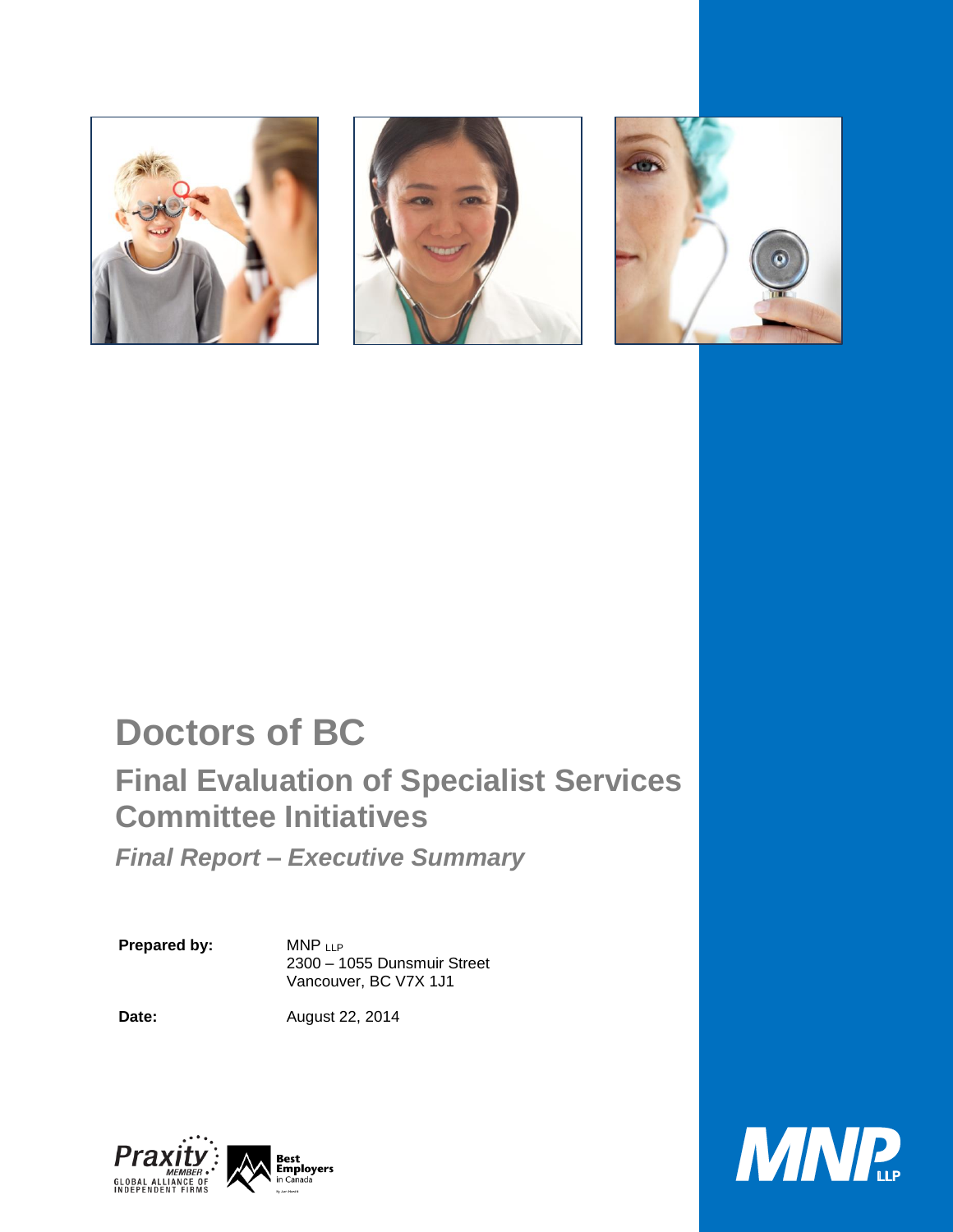

### **1 EXECUTIVE SUMMARY**

#### **THE SPECIALIST SERVICES COMMITTEE AND ITS INITIATIVES**

Established in 2006, the Specialist Services Committee (SSC) aims "to facilitate collaboration between the Government of BC, Doctors of BC and the Health Authorities on the delivery of Specialist services, and to support the improvement of the Specialist care system."<sup>1</sup>

The SSC has been allocated \$20 million in 2010/11 and an additional \$25 million in 2011/12 for a total of \$45 million in the second year. The targeted funding falls under the 2009 Memorandum of Agreement (MOA) to enhance and expand programs that support the delivery of high quality specialty services in BC.

The 2012 Physician Master Agreement (PMA) allocated additional annual funding amounts to the SSC as follows:

- An additional \$10 million in annual funding to be made available effective April 1, 2012.
- An additional \$8 million in annual funding to be made available effective April 1, 2013.

With this funding, the SSC implemented several initiatives that are a combination of new fees, training modules and activities to enhance the quality of, and improve appropriate patient access to, Specialist physician services.

#### **THE PURPOSE AND SCOPE OF THE FINAL EVALUATION**

The overall objective of this final evaluation was to assess the relevance and performance of six SSC initiatives (described in the following table) and to determine whether the initiatives have achieved their overall intended goals and objectives. Where possible, the final evaluation assessed the levels of impact and change that have been achieved since MNP's mid-term evaluation.

The SSC may utilize the outcome evaluation findings to:<sup>2</sup>

- Determine what lessons have been learned.
- Make recommendations for future project development and improvement.
- Guide decision making for future SSC funding considerations.

The table following provides summaries of the six SSC initiatives evaluated in the final evaluation. More detailed descriptions of each initiative are provided in **Section 5** of the report.

| <b>SSC Initiative</b>                                          | <b>Description</b>                                                                                                                                                                                                                                                                                                                                                                                    |
|----------------------------------------------------------------|-------------------------------------------------------------------------------------------------------------------------------------------------------------------------------------------------------------------------------------------------------------------------------------------------------------------------------------------------------------------------------------------------------|
| 1. Complex Care<br><b>Discharge Planning Fee</b>               | A fee developed to improve the information that is documented when<br>a complicated patient is discharged from hospital to ensure there is<br>proper follow-up and coordination of patient care and management.<br>This may involve the development of a discharge plan in coordination<br>with other health care providers, including a patient's family physician.                                  |
| 2. Group Medical Visit<br>(GMV) Fees for<br><b>Specialists</b> | GMVs are intended to provide an effective way of leveraging existing<br>resources while simultaneously improving quality of care and health<br>outcomes, increasing patient access to care and reducing costs.<br>GMV Fees are billable by Specialists that have completed, or that are<br>currently enrolled in, the Practice Support Program module for<br>Specialists on Advanced Access and GMVs. |

l

<sup>1</sup> Specialist Services Committee Presentation to the Quality Forum. February 28, 2014. [http://qualityforum.ca/wp-](http://qualityforum.ca/wp-content/uploads/2014/03/SSC-Presentation-to-Quality-Council-Feb-2014-v2.pdf)

[content/uploads/2014/03/SSC-Presentation-to-Quality-Council-Feb-2014-v2.pdf](http://qualityforum.ca/wp-content/uploads/2014/03/SSC-Presentation-to-Quality-Council-Feb-2014-v2.pdf)

<sup>&</sup>lt;sup>2</sup> SSC Program Inception Report April 15, 2010.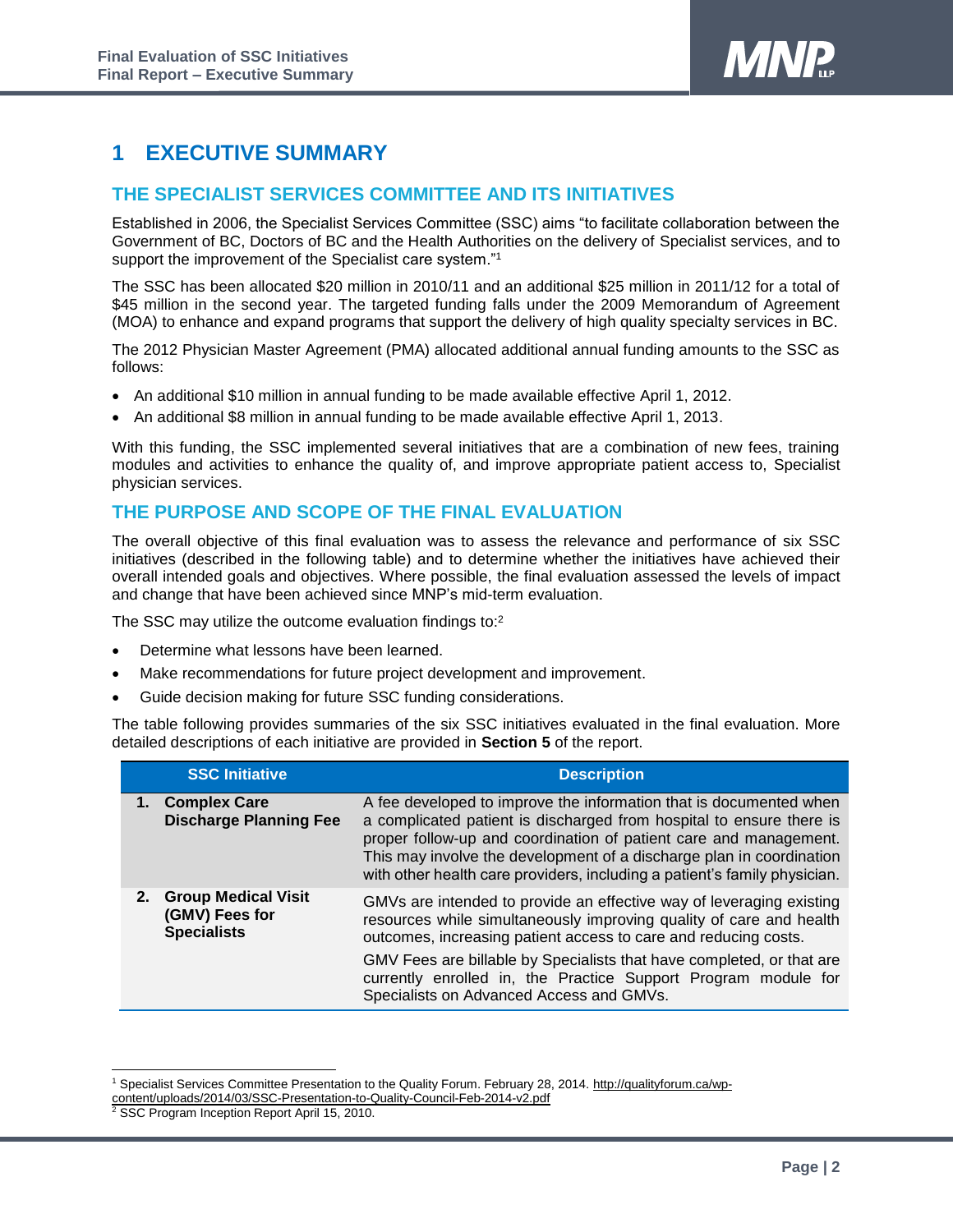

|    | <b>SSC Initiative</b>                                            | <b>Description</b>                                                                                                                                                                                                                                                                                                                                                                                         |
|----|------------------------------------------------------------------|------------------------------------------------------------------------------------------------------------------------------------------------------------------------------------------------------------------------------------------------------------------------------------------------------------------------------------------------------------------------------------------------------------|
| 3. | <b>Labour Market</b><br><b>Adjustment (LMA)</b><br>initiative    | As of fiscal year 2012/13, about \$10 million has been awarded to nine<br>Sections to implement LMA fee items aimed at addressing recruitment<br>and retention pressures. Funding allocations were based on the<br>recommendations of an independent LMA Advisory Committee. A total<br>of 43 new fee codes were created and implemented during the<br>summer of 2011.                                     |
|    |                                                                  | While two sections have exceeded their allocation during the<br>monitoring period, all other sections are within or under budget. As a<br>result, various adjustments, to LMA fee items, have been made by the<br>SSC, the Doctors of BC and the Ministry of Health.                                                                                                                                       |
| 4. | <b>Health Authority</b><br><b>Redesign Funding</b><br>initiative | The Health Authorities System Redesign initiative involves the<br>compensation of Specialists that have been asked to participate in<br>health system redesign initiatives led by the Health Authorities.                                                                                                                                                                                                  |
| 5. | <b>Physician Scholarship</b><br><b>Funding initiative</b>        | To promote and/or further the work being undertaken within each<br>health authority on behalf of the health authority redesign initiative, the<br>SSC has committed to fund scholarships for training of Specialists to<br>enhance the redesign experience and outcomes, and to support their<br>professional growth. Funding towards leadership training scholarships<br>covers tuition and travel costs. |
|    | <b>6.</b> Specialist Advanced<br><b>Care Planning Fee</b>        | Advance Care Planning is when a capable adult thinks about, and<br>discusses, their beliefs, values and wishes for future health care, in<br>the event the adult becomes incapable of making such decisions in<br>the future. When an adult's wishes are written down, they become an<br>Advance Care Plan.                                                                                                |
|    |                                                                  | This objective of the Advanced Care Planning Fee is to encourage<br>Specialists to have discussions with their patients about Advance Care<br>Planning.                                                                                                                                                                                                                                                    |

#### **EVALUATION METHODOLOGY AND APPROACH**

The final evaluation of SSC initiatives did not target the entire BC Specialist population, but rather focused on Sections that were identified as being users and non-users of SSC initiatives. The data collection for the final evaluation took place from April to July of 2014, and involved both primary and secondary research.

#### **Primary Research**

The primary research tools used by MNP to assess stakeholder perceptions were:

- **Two web-based surveys of targeted Sections (high users and low users).** In collaboration with the SSC and its Working Group, MNP developed two web-based surveys for targeted Sections. The surveys were used to assess utilization of the Complex Care Discharge Planning Fee and the Specialist Advanced Care Planning Fee among Sections deemed as 'high users' of the fees, as well as among Sections deemed as 'low users' of the fees. The Complex Care Discharge Planning Fee survey yielded 218 respondents, and the Specialist Advanced Care Planning Fee yielded 82 respondents. A profile of survey respondents is included in **Section 5.1**.
- **Telephone interviews with Specialists, Section Heads and Economic Leads, and Health Authority representatives.** To assess the effects of the GMV Fees for Specialists, LMA initiative, Health Authority Redesign Funding initiative and the Physician Scholarship Funding initiative, MNP interviewed a total of 40 representatives of various Sections and Health Authorities. A profile of interview respondents is included in **Section 5.1**.

The individual data collection tools and questions can be viewed in **Appendix A**.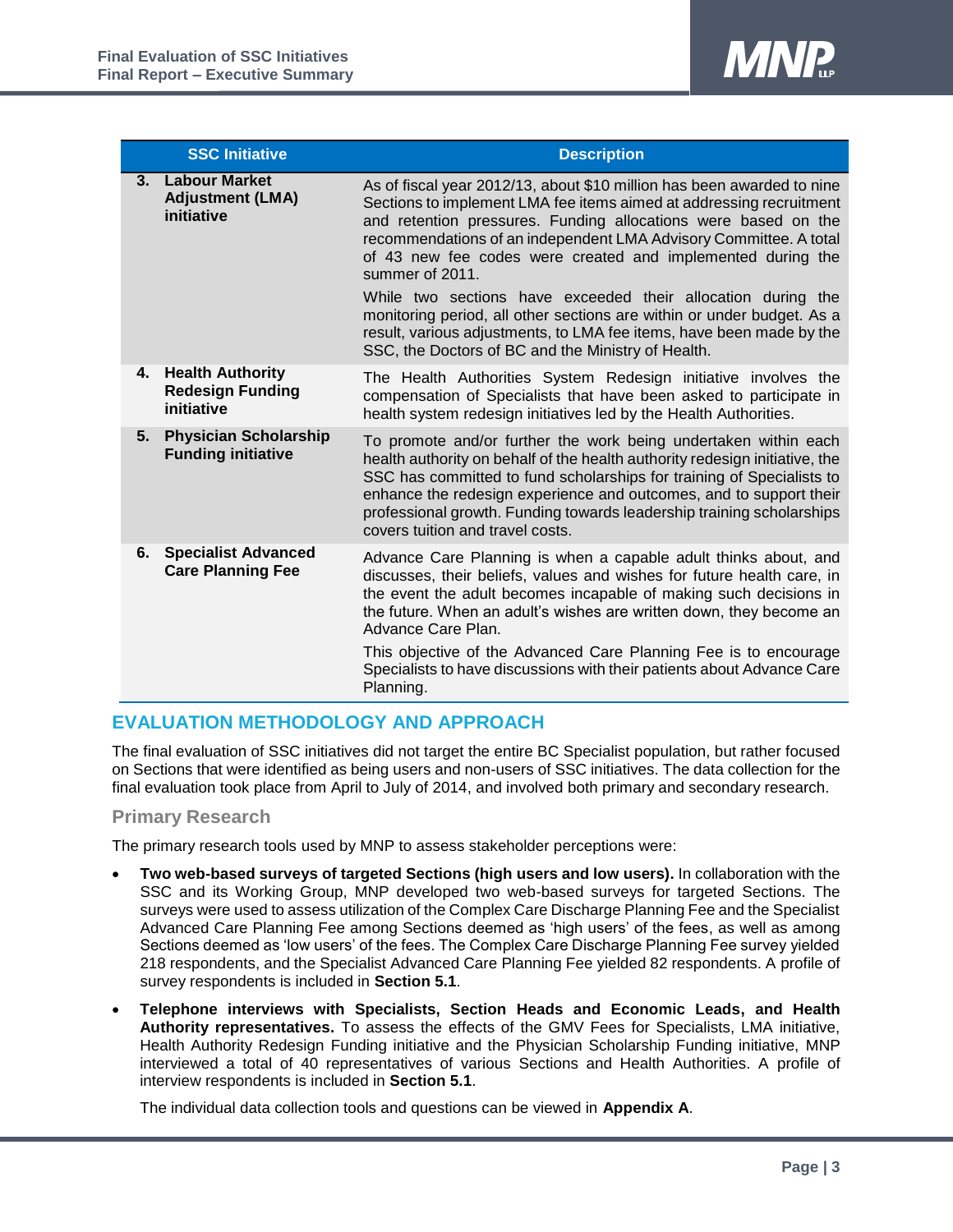

#### **Secondary Research**

Secondary research conducted by MNP for the evaluation included:

- **A Document Review.** The document review consisted of a review of existing resources including the SSC Inception Report and SSC annual reports. A high level review of initiative-specific background documentation was also conducted using publically available documents, as well as information received from the Doctors of BC.
- **A Review of MSP Data – Fee Utilization Trends.** To identify Sections that were high and low users of the Complex Care Discharge Planning Fee and the Specialist Advanced Care Planning Fee codes, MNP reviewed fee utilization data across Sections. Data on fee utilization was obtained from the Doctors of BC for the GMV Fees for Specialists and the new fee codes that originated through the LMA Funding initiative.

#### **Evaluation Design**

The final evaluation was designed to address the following questions:

- 1. **Implementation.** Have the initiatives been implemented in an effective manner?
- 2. **Achievement of Objectives.** To what degree have the initiatives achieved their intended objectives?
- 3. **Success and Constraining Factors.** What factors contribute to and/or constrain the effectiveness of the initiatives?
- 4. **Unintended Consequences.** Are there any unintended (positive or negative) consequences occurring as a result of the initiatives?
- 5. **Improvement Opportunities.** Are there opportunities for improvement?

**Section 4.1** of the report summarizes the specific evaluation issues and indicators, as well as evaluation methods employed, for each SSC initiative.

#### **KEY FINDINGS BY INITIATIVE**

#### **1. Complex Care Discharge Planning Fee**

The key final evaluation findings for the Complex Care Discharge Planning Fee were:

- While the majority (82%) of survey respondents had prior experience with developing a discharge plan, they were largely either unfamiliar or only somewhat familiar with the Complex Care Discharge Planning Fee.
- The utilization of the Complex Care Discharge Planning Fee varied among respondents, and the majority (86%) of respondents did not bill it for all of their complex patients.
- The main reasons for not billing for the Complex Care Discharge Planning Fee were lack of familiarity with the appropriate billing procedures, the billing process (which was perceived to be onerous by survey respondents) and the perceived inapplicability of the fee to Specialists' roles, practices or situations.
- Unexpected outcomes that arose from the Complex Care Discharge Planning Fee included an increase in satisfaction among primary care providers and patient families with receiving written discharge care plans, and improved communication between Specialists and primary care providers.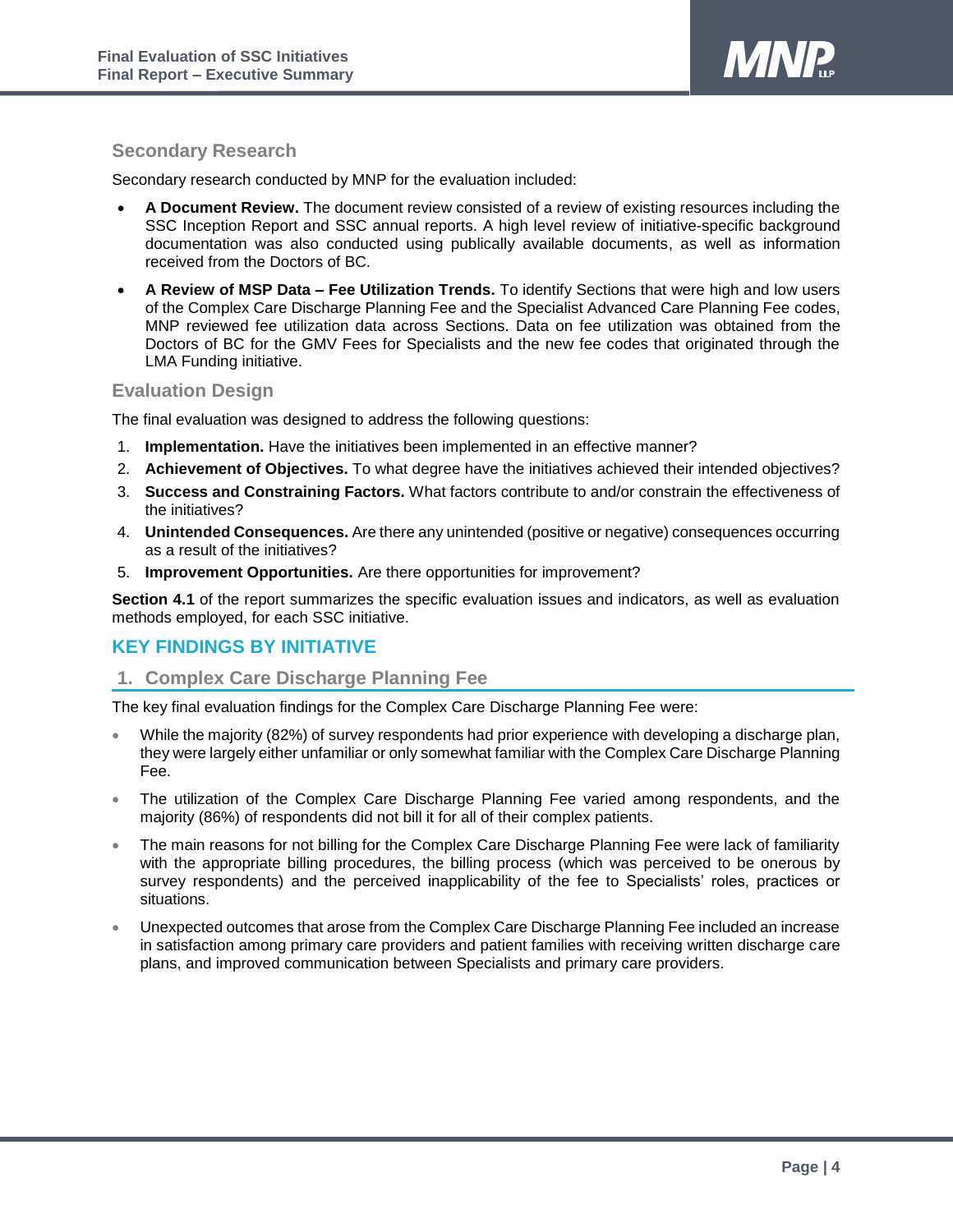

#### **2. Group Medical Visit Fees for Specialists**

The key final evaluation findings for the Group Medical Visit Fees for Specialists were:

- The uptake of GMV Fees for Specialists continued to be slow. Total utilization is highest for GMVs that include smaller groups of patients.
- The composition of GMVs across interview respondents varied. When describing the key characteristics, elements, and/or supports that make GMVs an effective part of their practice, respondents cited the inclusion of allied health professionals, involvement of other Specialists, improved patient access to care, group dynamics time and cost efficiencies.
- Although respondents deemed the GMV fee levels as inappropriate, most reported that they would likely claim the GMV Fees for Specialists in the future.
- According to respondents, the GMV Fees for Specialists could be improved by increasing the current fee levels. Respondents also agreed unanimously that patient and physician awareness of GMVs should be improved.

#### **3. Labour Market Adjustment Initiative**

The key final evaluation findings for the Labour Market Adjustment initiative were:

- Interviews with Section Heads and Economic leads of the Sections that obtained funding through the LMA initiative suggested that the initiative has made progress towards reducing pressures associated with recruitment and retention.
- Respondents were generally satisfied with the overall process implemented by the SSC to address labour market adjustments, as well as with the review panel process that was implemented.
- According to respondents, the fees created as a result of the LMA initiative have incentivized Specialists to collaborate with allied health professionals, to implement new techniques and to utilize telephone or virtual follow-ups as part of their patient consults.
- Respondents noted that a lack of initial understanding of the implications and consequences of under or over-utilization of fee codes implemented through the LMA initiative affected Section proposals.
- Respondents stated that the LMA initiative could be improved further by ensuring the availability of ongoing funding as the utilization of new fee codes rises.

#### **4. Health Authority Redesign Funding Initiative**

The key final evaluation findings for the Health Authority Redesign Funding initiative were:

- The majority of Specialists interviewed learned about the initiative through their respective Health Authority. Health Authority Representatives interviewed reported that the most common means of engaging Specialists was by communicating that their time is compensated. The compensation of physicians through sessional payments defrays some of the opportunity cost of putting aside clinical hours to participate in the initiative.
- Respondents were engaged in a variety of activities, ranging from e-Health program development and promotion to participation in cross-disciplinary care. Specialists interviewed reported that they were very likely to participate in the initiative again.
- Findings suggested that the initiative is contributing to increased interactions and collaboration between Specialists and Health Authorities.
- Respondents recommended multi-year or renewable funding as well as increased funding to ensure the financial sustainability of projects.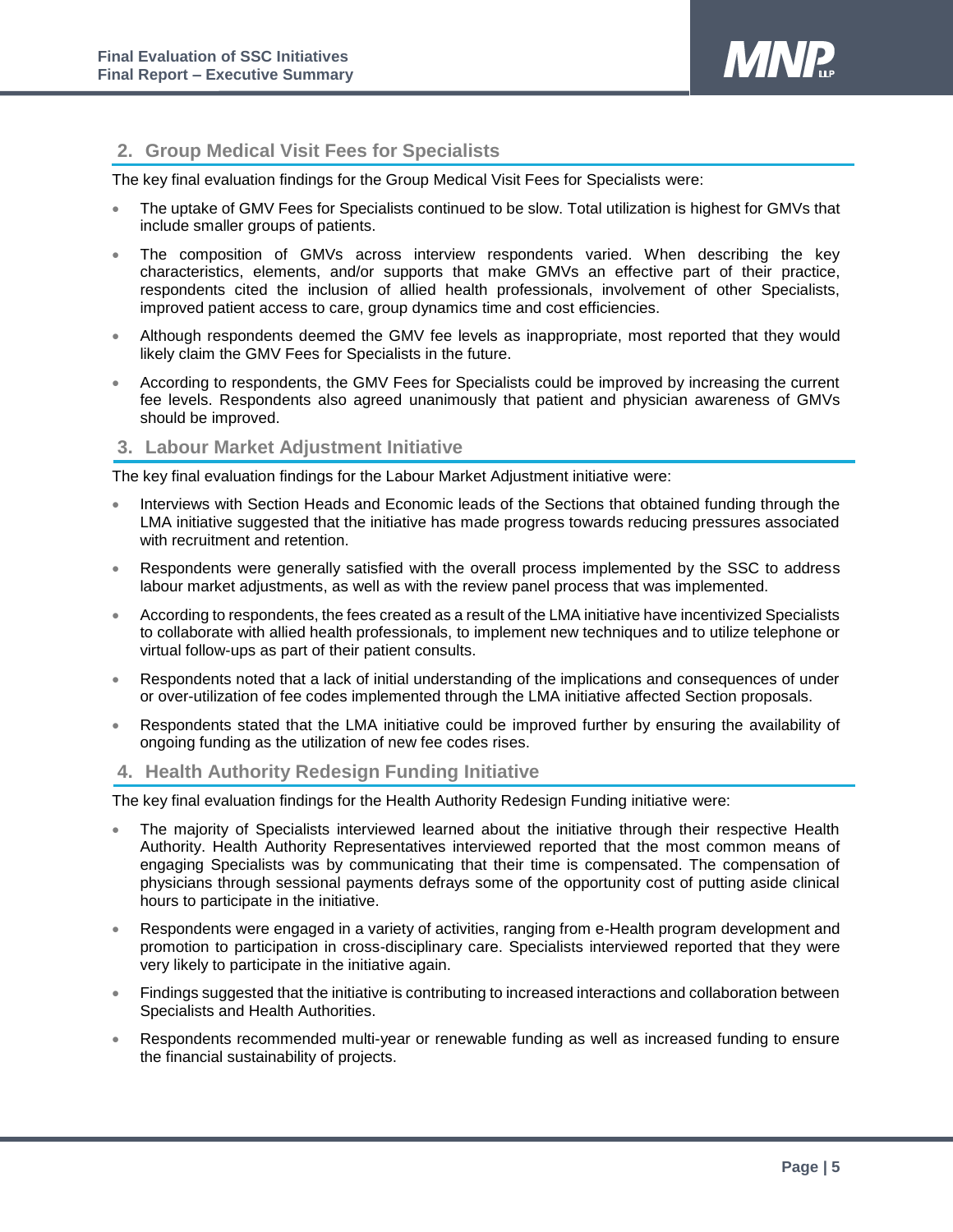

#### **5. Physician Scholarship Funding Initiative**

The key final evaluation findings for the Physician Scholarship Funding initiative were:

- Specialists that participated in the Physician Scholarship Funding initiative generally expressed high satisfaction with it.
- The majority of Specialists that participated in the Physician Scholarship Funding initiative used the funding to attend leadership and strategic planning training. The majority of respondents were also satisfied with the flexibility to choose their own leadership courses and conferences, as it provided them with an opportunity to choose initiatives that were suitable to their individual learning needs.
- All respondents reported having gained new skills that they have been able to apply in their own roles and in working with their colleagues and respective Health Authorities.
- Respondents expressed concern regarding the limit on the level of funding for accommodation during courses or conferences attended through the initiative.
- The most commonly reported suggestion for improvement was increasing communication regarding awareness of the initiative. According to respondents, the initiative is not widely known by Specialists, and further efforts are needed to increase awareness of it.

#### **6. Specialist Advanced Care Planning Fee**

The key final evaluation findings for the Specialist Advanced Care Planning Fee were:

- The majority (84%) of survey respondents had experience with Advanced Care Planning and plan development, and most (74%) reported being "comfortable" or "very comfortable" with having Advanced Care Planning discussions with their patients.
- Nonetheless, survey results demonstrated that respondents were largely unfamiliar with the Specialist Advanced Care Planning fee, and 72% had never billed/claimed the fee. About a third (33%) of respondents did not bill for the fee because they were unfamiliar with the appropriate billing procedures.
- Almost half (47%) of respondents that were compensated on a fee-for-service (FFS) payment arrangement perceived the fee to be inappropriate.
- Nonetheless, respondents generally perceived the fee as useful in assisting with Advance Care Planning.
- The most commonly reported suggestions for improvement included increasing the fee to a level that is commensurate with the time expended (e.g. time-based fee); increasing marketing efforts to enhance awareness of the fee among Specialists; and, providing more upfront information regarding the specific fee requirements and documentation.

#### **KEY CONCLUSIONS AND RECOMMENDATIONS**

MNP's overall conclusions and recommendations fall into three categories:

- 1. Communication and marketing of SSC initiatives.
- 2. Collaboration and consultation with allied health professionals.
- 3. Ongoing performance measurement.